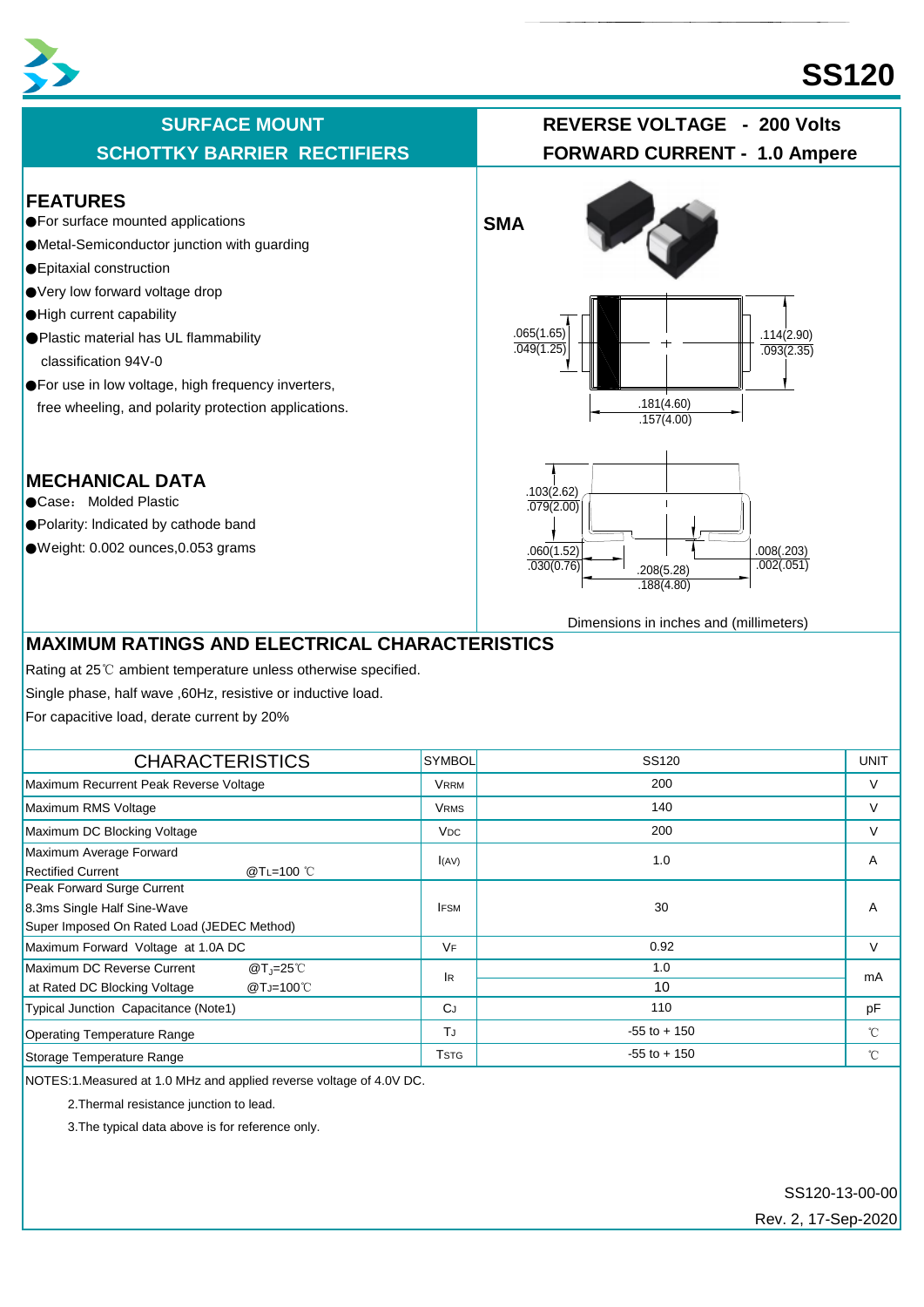### **RATING AND CHARACTERTIC CURVES SS120**



Rev. 2, 17-Sep-2020